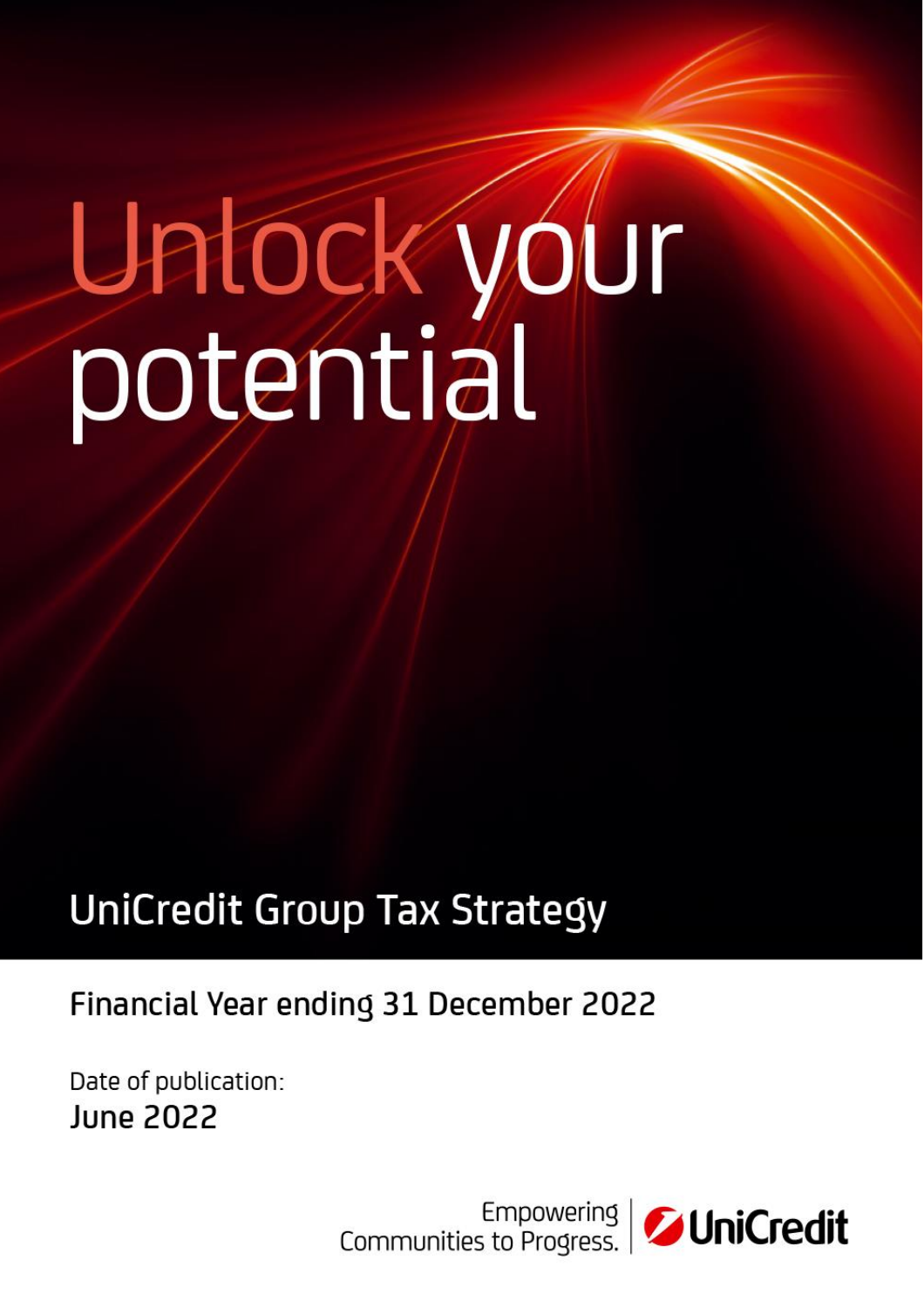# **Contents**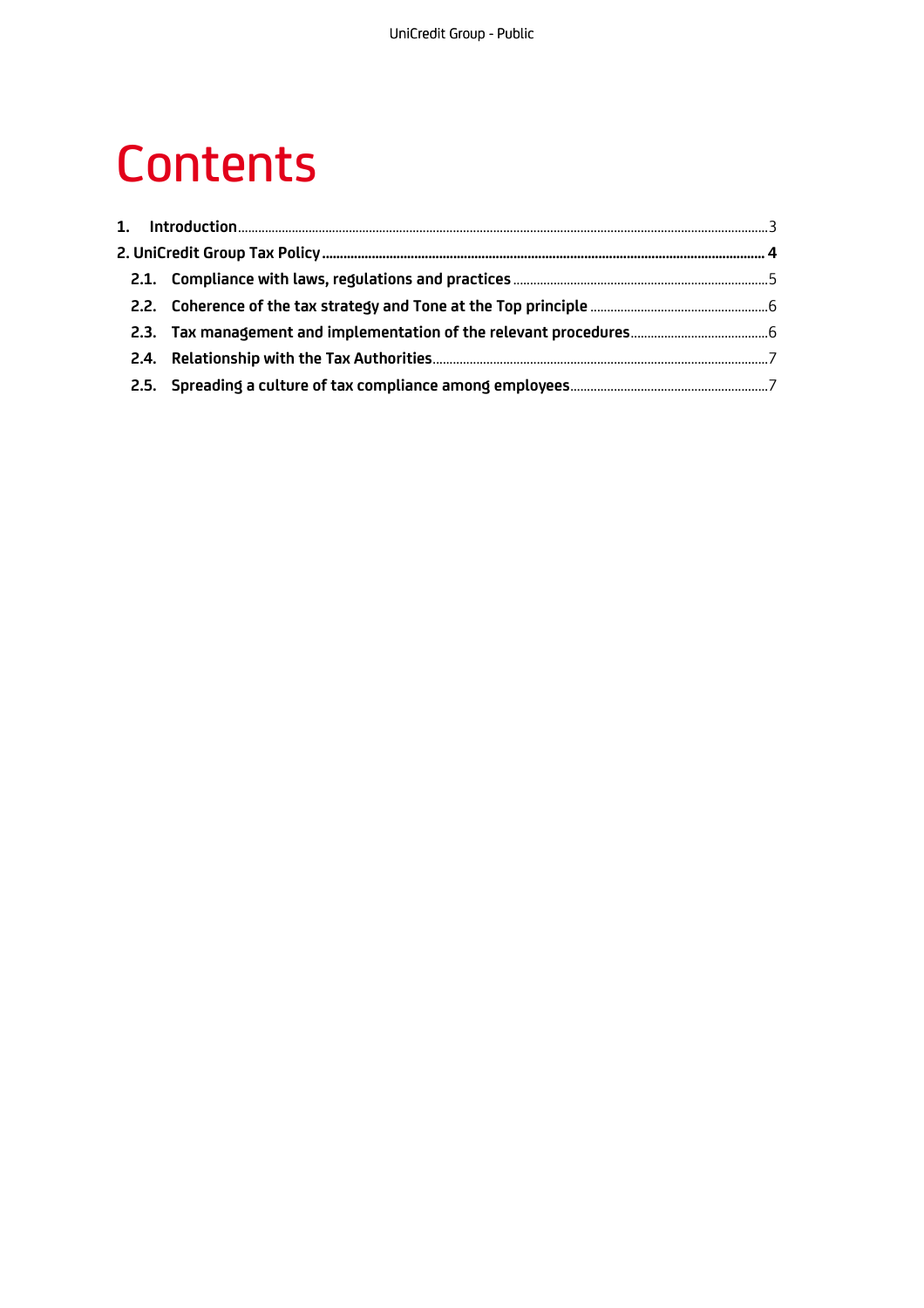### <span id="page-2-0"></span>**1. Introduction**

This document, approved by the Board of Directors of UniCredit S.p.A. (hereinafter "**UniCredit**"), describes the guidelines and principles followed by UniCredit Group in the management of tax issues and the risks (both financial and reputational) associated with them $1$ . .

The principles articulated in this Tax Strategy are applicable to UniCredit S.p.A and to all legal entities and branches that are controlled by it (collectively hereinafter "UniCredit Group" or "Group" and individually "Group Entity"): the relative contents are included in a Global Policy (NR 1338), formally issued and implemented locally.

This Group Tax Strategy is also subject to periodic review, at least annually, by UniCredit's internal experts on tax and compliance matters and any appropriate significant change is submitted for approval to the UniCredit Board of Directors and onward communicated without delay to all UniCredit Group.

This Tax Strategy is guided by the same principles set out in UniCredit Group's Code of Conduct (Global Policy), which identifies the standards of conduct for all employees and which forms an essential part of their contractual obligations.

A proper framework for tax management is essential for UniCredit Group, its shareholders and all third parties affected by its activities.

UniCredit Group acknowledges that the taxes payable by it constitute an important part of the wider economic and social role that it plays in the jurisdictions in which it operates. As a global financial group that services both institutional bodies and private individuals, on one hand, UniCredit Group seeks to protect and improve its image and reputation, recognising that these are essential fundaments of UniCredit's business development. In line with this, UniCredit Group also aspires to be fully compliant with the contributions to the community provided for by law.

In particular, UniCredit Group complies, in form and substance, with all domestic, international or supranational tax laws, regulations and practices, and cooperates with full transparency with the Tax Authorities of all jurisdictions where it operates. In particular, the goal of UniCredit Group is:

 $1$  UniCredit regards this publication as complying with the duty under Finance Act 2016 Schedule 19 para 16(2) UK Law.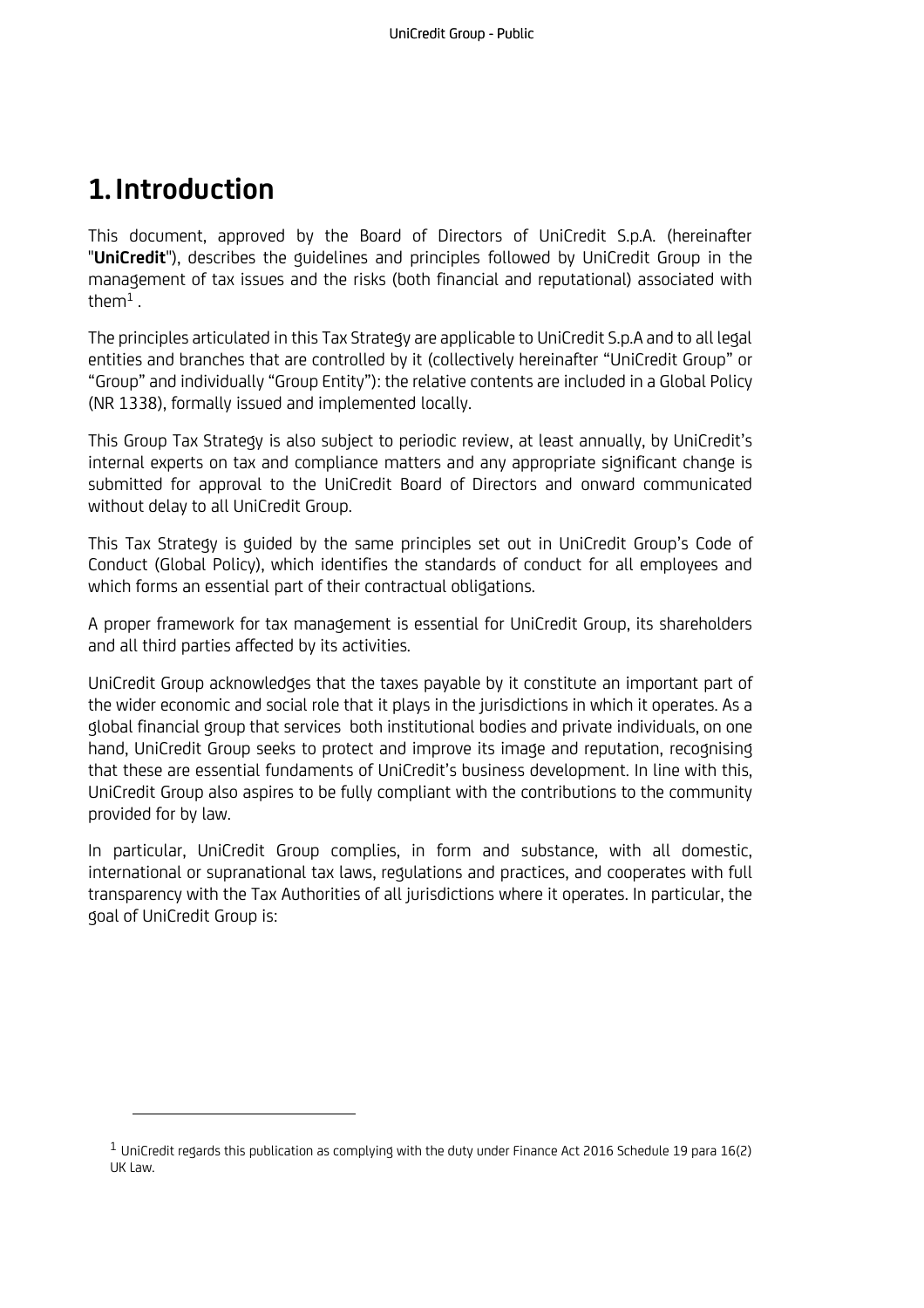- (i) to pay all taxes due and promptly implement all obligations required by applicable tax laws;
- (ii) at the same time, maintain the Group's global tax efficiency, avoiding double taxation and reducing the tax burden only where legally permitted.

In addition, given the complexity of the different tax laws to which it is subject, in order to ensure the achievement of the afore-mentioned objectives, UniCredit has adopted a comprehensive groupwide monitoring system to verify that it fully complies with all tax obligations in a timely manner.

For the avoidance of doubt, the principles articulated in this Tax Strategy apply across all kind of taxes irrespective of the nature of the tax, the jurisdiction in which it is chargeable or the party liable to pay or collect it.

UniCredit Group also seeks to establish constructive and cooperative relationships and open dialogue with the Tax Authorities in the various jurisdictions in which it conducts business.

As a result of UniCredit Group's presence in different countries, its international tax management objective is geared towards avoiding double taxation and at the full compliance with the relevant transfer pricing rules. The UniCredit Group does not undertake any transactions for the sole or predominant purpose of obtaining tax savings, and does not offer products or transactions for this purpose to its customers, employees or other third parties.

These principles and rules apply to UniCredit Group's approach to tax management, not only with respect to its obligations as "taxpayer", but also with respect to its wider obligations as a "financial intermediary" (e.g., FATCA, CRS , tax monitoring).

## <span id="page-3-0"></span>**2. UniCredit Group Tax Policy**

The UniCredit Group is guided by the following principles in relation to the tax management of its business activities:

- (i) compliance with form and substance of all relevant tax laws, regulations and practices applicable in every jurisdiction where the Group carries out its business;
- (ii) prohibition from using aggressive tax planning and from using tax avoidance schemes grounded on the so called Base Erosion and Profits Shifting (provided for by OECD) as well as on all regulations aimed at countering such phenomena (e.g. regulations pertaining to so called hybrid entities or structures and, more generally, all the regulations aimed at implementing EU Directives);
- (iii) application of a tax strategy that is consistent with the general rules of the Group, in its approach to risk and the values on which it is based;
- (iv) use of professional risk management standards for all risks associated with tax and ensuring that the procedures applied from time to time to that end are appropriate;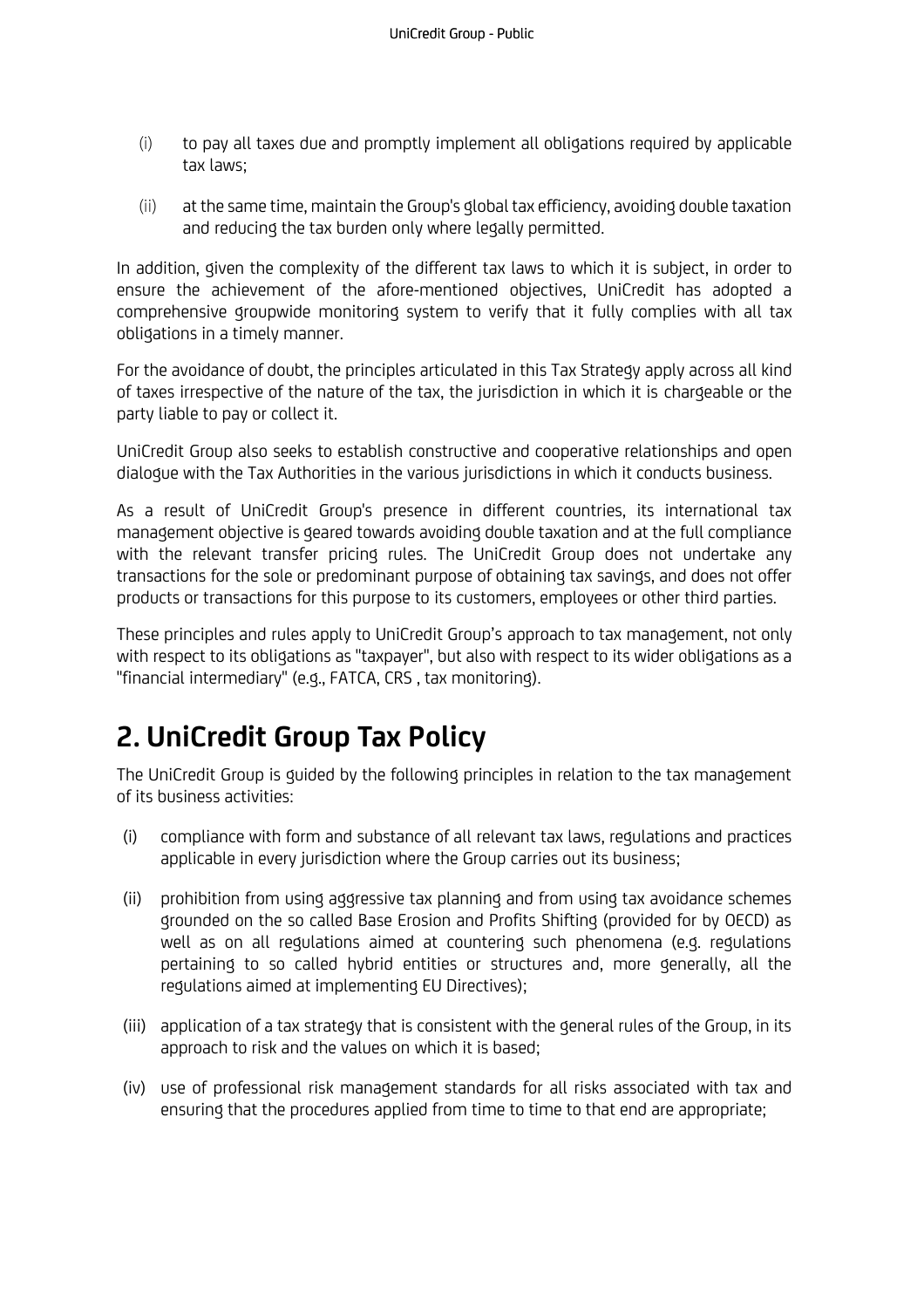- (v) establishment of relations of mutual trust, cooperation and transparency with the Tax Authorities in the various jurisdictions where the Group operates, including through participation in projects of co-operative compliance;
- (vi) foster a culture of tax compliance and awareness of relevant tax laws throughout the Group, including to organisational units, not directly working within the tax departments of the Group.

#### <span id="page-4-0"></span>**2.1. Compliance with laws, regulations and practices**

The UniCredit Group is committed to complying with all applicable tax laws and regulations in the various jurisdictions in which it operates, having regard not only to the letter of the relevant rules but also the underlying rationale and interpreting them from a systematic perspective.

To this end, UniCredit has set up the Group Tax Department, a specialist tax department that is responsible for *inter alia*: identifying all relevant domestic, international and supranational tax regulations, implementing appropriate and effective procedures that guarantee compliance with such tax laws, overseeing tax risk management obligations and the proper and efficient taxation of the Group. Such implementation is ensured also in the other Group Entities and/or Branches, under the responsibility of the respective local tax departments.

The Group Tax Department is divided into sub-structures with specific roles and duties, with the tasks to be performed and the responsibilities attributed to each clearly identified.

The other Group Entities are generally also organised in this way, depending on their size.

The staff belonging to the Tax Departments are chosen on the basis that they have adequate training and skills for the role, having regard also to the complexity of the duties that they carry out. The UniCredit Group also offers training to their staff, guaranteeing the opportunity for them to attend specialised and refresher courses (whether organised internally or externally of the UniCredit Group). These requirements and principles must also be applied to the tax departments of the other members of the UniCredit Group, as set out in more detail in the Fiscal Framework Global Policy.

The members of the UniCredit Group companies are permitted to use, in various ways, external consultants for the management of tax matters, including compliance with the relevant regulations. However, in all such cases, these consultants are managed exclusively by the relevant Group members' Tax Department and are selected only on the basis that they will guarantee full compliance with the principles developed by the UniCredit Group in relation to tax management, as set out in this document. The consultants' commitment to the criteria above must be appropriately guaranteed.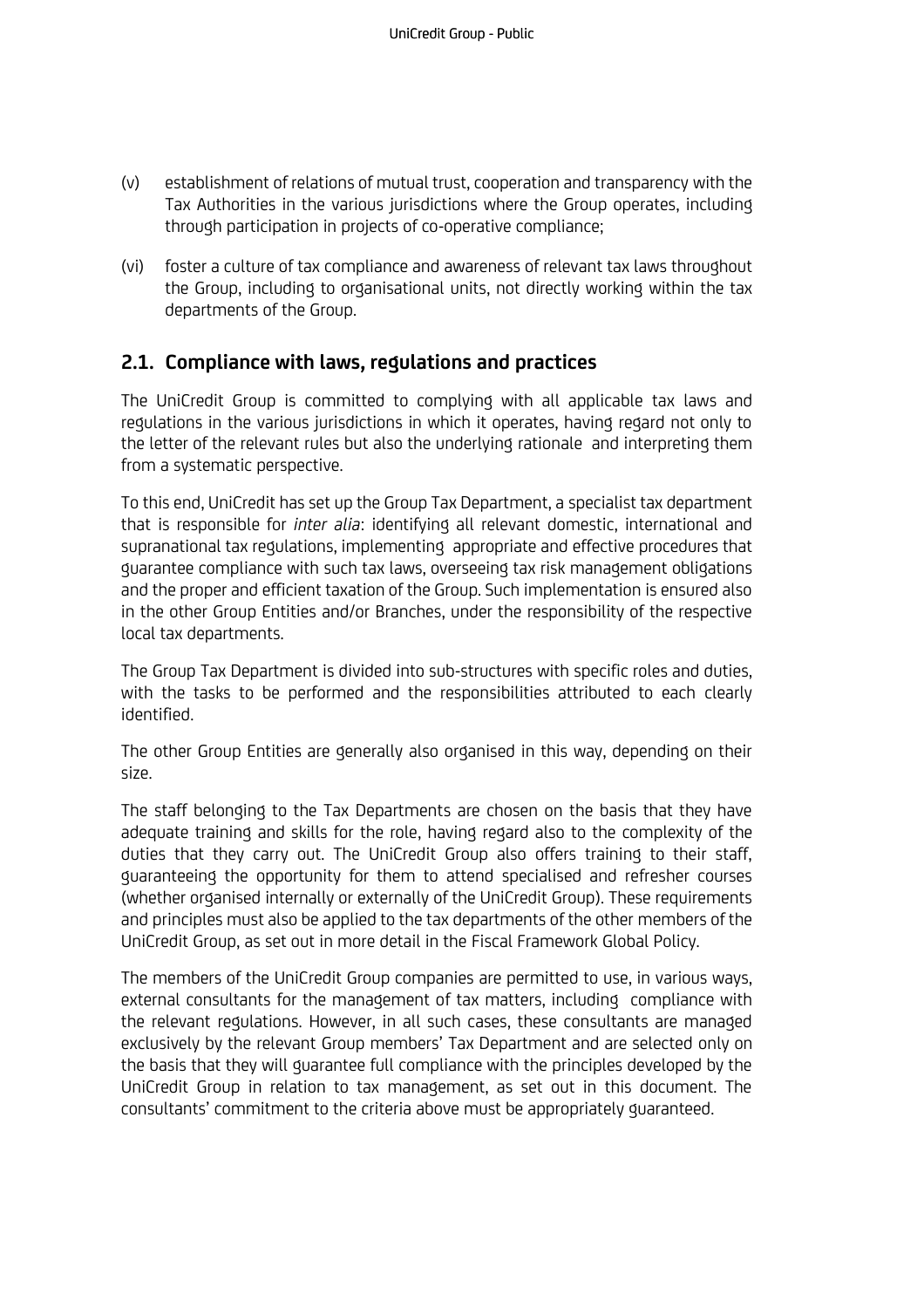#### <span id="page-5-0"></span>**2.2. Coherence of the tax strategy and Tone at the Top principle**

Decisions which may have tax implications must take into account the whole ethos and values of the UniCredit Group (both tax and non-tax related). To this end:

- (i) in accordance with OECD "best practice" principles, the Boards of Directors of UniCredit Group companies - and above all, the Board of Directors of UniCredit - provide guidelines for tax management and are kept informed of the major tax issues relating to the UniCredit Group (the "Tone at the Top" principle);
- (ii) tax departments are routinely involved in the ordinary and extraordinary business activities of UniCredit Group, in order to ensure that tax management is performed in line with the overall strategy of the UniCredit Group;
- (iii) the Head of Group Tax periodically reports to the Top Management (Board of Directors) of the Holding Company on the most important matters concerning tax management and any related risks.

#### <span id="page-5-1"></span>**2.3. Tax management and implementation of the relevant procedures**

At an operational level, the Group's tax risk is managed through a robust and sophisticated set of controls and procedures that permit extensive verification of the correctness of the data included in the relevant tax returns, of the associated tax payments and of any communications with the Tax Authorities.

The effectiveness and efficiency of these controls and procedures are periodically assessed in order to promptly undertake any necessary mitigation actions and modifications.

Any issue of particular complexity must be promptly managed in order to eliminate or minimise the consequent risk (whether financial or reputational). To do this, the UniCredit Group may seek the advice of external professionals or seek input from the competent Tax Authorities through the procedures from time to time permitted by applicable law (for example, rulings or Advance Pricing Agreements). The boards of directors of Group Entities affected by the larger and more complex issues are also informed so that they can provide their feedback.

In order to prevent any economic and reputational damages that could arise in certain cases, the Tax Department of each Group's Entity has the absolute and unfettered right/obligation to veto (or requalify for tax purposes) any operations, transactions, dealings or arrangements (including new products) that it believes, using best professional judgement, could expose the Group to unacceptable tax risk and / or which could be a breach of the principles set out in this Tax Strategy document. Under certain conditions, the same right/obligation is granted to the Group Tax Department with reference to all the Group's Entities.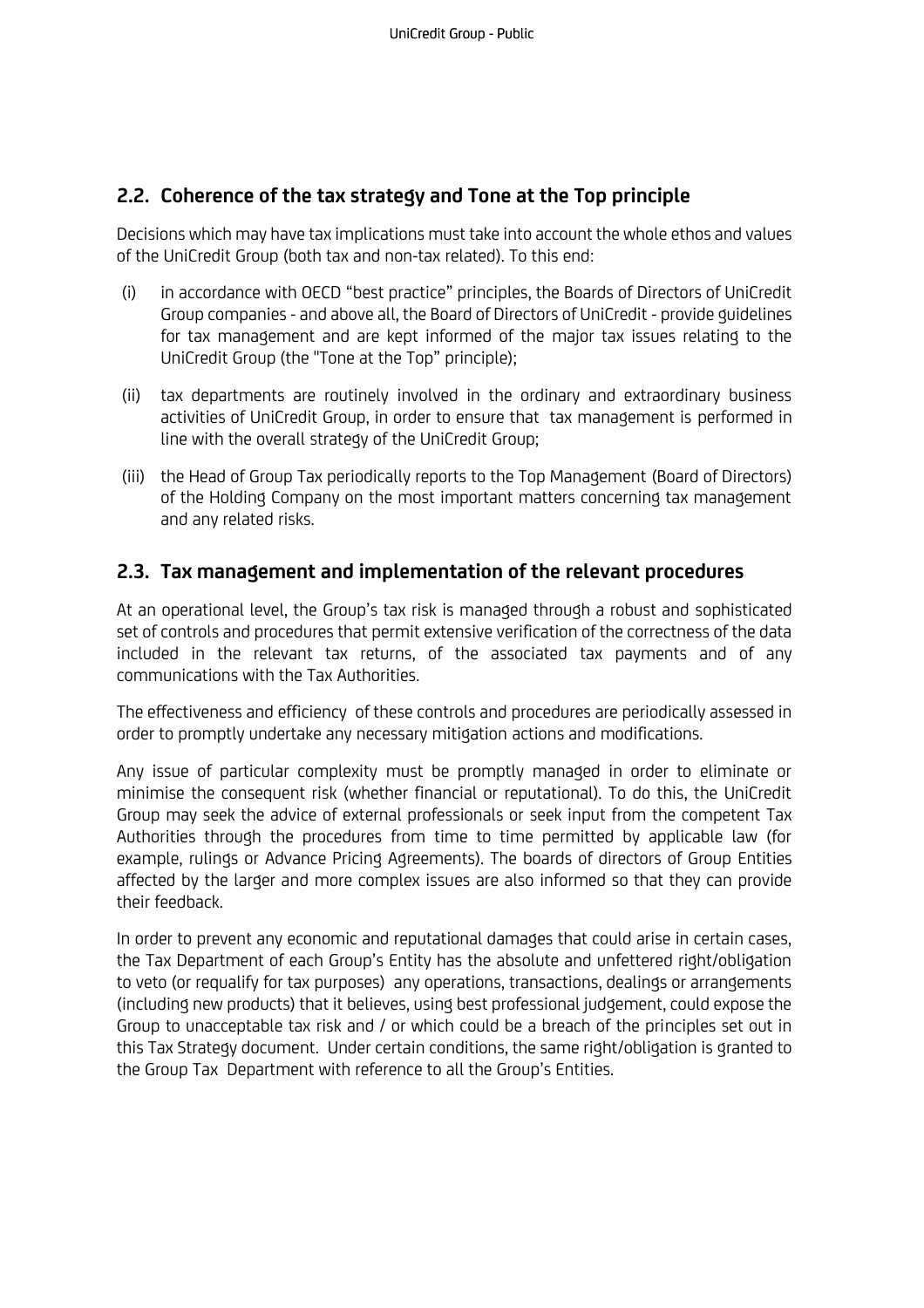#### <span id="page-6-0"></span>**2.4. Relationship with the Tax Authorities**

UniCredit Group Entities cooperate fully with the competent Tax Authorities, do not hinder any audit activities by them and respond to requests received from the Tax Authorities promptly and transparenty.

The UniCredit Group observes, in general, all official interpretations issued by the competent bodies of the Tax Authorities in the jurisdictions where it operates. However, the UniCredit Group reserves the right not to comply with those interpretations to the extent that it considers that they are against:

- consolidated jurisprudential principles; or
- the founding principles of the relevant tax legislation,

or to the extent that the above official interpretations result in new, additional and more onerous obligations than those imposed by the law.

In addition, where possible under the regulations in force in the various jurisdictions in which it operates, UniCredit Group may participate in initiatives that establish and improve cooperation with the Tax Authorities (e.g., co-operative compliance procedures or systems); in fact, UniCredit Group generally intends to adopt and comply with the codes of practice and / or the co-operative compliance regimes advocated by the relevant authorities in the countries to whose tax jurisdiction it is subject in all reasonable circumstances<sup>2</sup>. .

UniCredit Group also collaborates and cooperates with the Tax Authorities, international organisations and with the legislative authorities of the various jurisdictions in which it operates in the enactment of new laws or clarification of interpretation or practice, in order to contribute to the necessary balance - and interaction - that should exist between the competing interests of the State and those of the companies and institutions that do business therein.

#### <span id="page-6-1"></span>**2.5. Spreading a culture of tax compliance among employees**

UniCredit Group fosters and promotes awareness among its directors and employees in relation to tax risk.

<sup>&</sup>lt;sup>2</sup> In the United Kingdom, since 2010 it has adopted HMRC's Code of Practice on Taxation for Banks and is unconditionally committed to full compliance with it. In Italy, UniCredit. and UniCredit Services have been admitted to the Italian Tax Cooperative Compliance Regime. This means inter alia that where significant uncertainties in relation to tax matters arise, the said UniCredit Group members will disclose these to the Tax Authorities and work collaboratively to achieve early resolution and hence certainty on both sides.